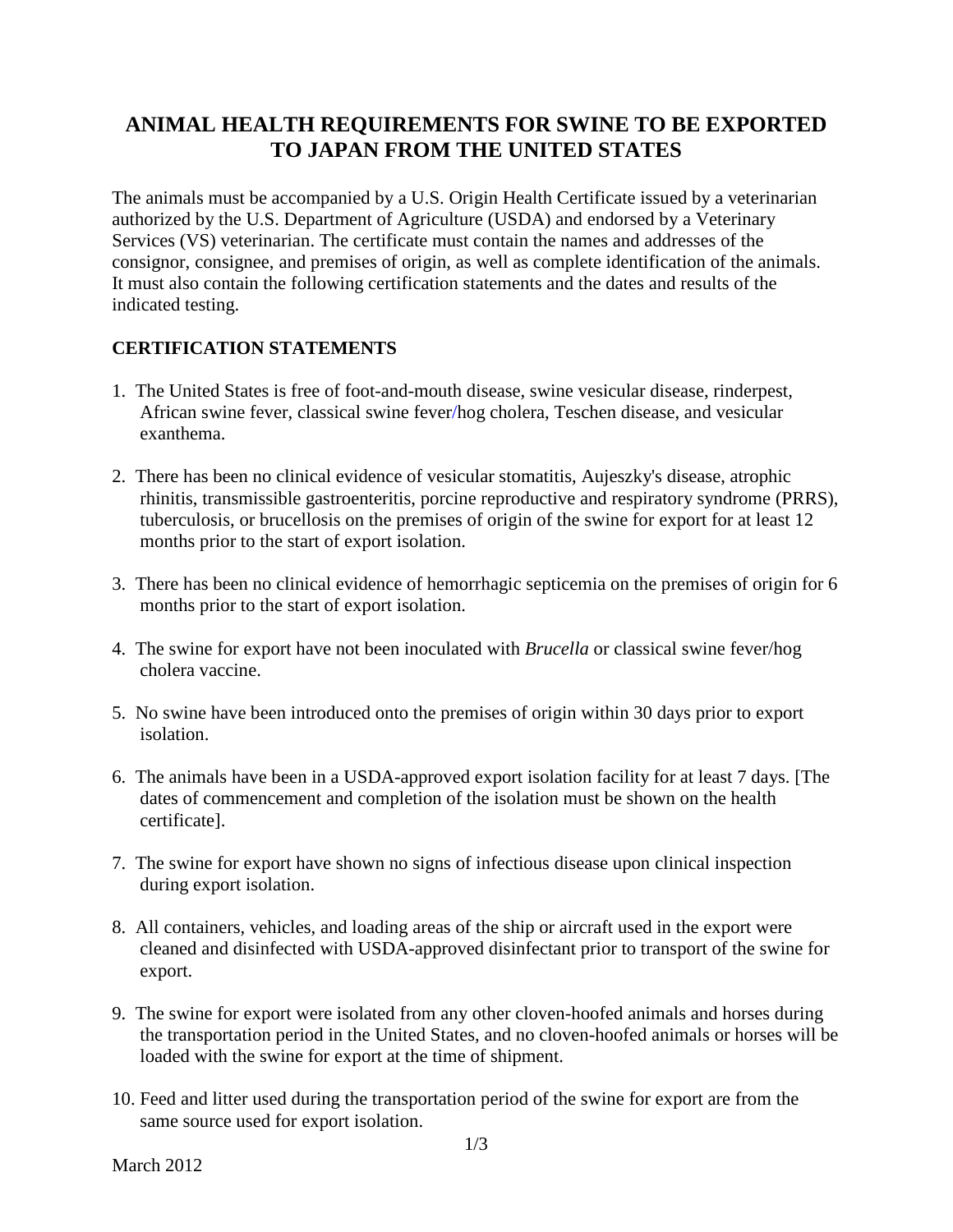- 11. No additional feed or litter will be provided at any port of call throughout transportation to Japan.
- 12. After due inquiry, I am satisfied that the swine for export have not been fed garbage at any time.
- 13. Kinds of vaccine, name of the manufacture and dates of vaccination, are to be listed in the health certificate if vaccines have been given to the swine.

### **TEST REQUIREMENTS**

The animals must be negative to the following tests during the time specified: *Note: test, test date, dilutions and negative result must be stated on the health certificate*

#### On farm testing within 30 days prior to the start of export isolation:

| 1. Tuberculosis:         | Intradermal test using bovine PPD                                                             |
|--------------------------|-----------------------------------------------------------------------------------------------|
| 2. Brucellosis:          | Standard tube agglutination test at less than 50<br>$(IU/ml)$ dilution                        |
| 3. Vesicular stomatitis: | Complement fixation test at a 1:5 dilution OR<br>serum neutralization test at a 1:32 dilution |

### Testing during export isolation:

| $1.$ PRRS $*$ : | Immunoperoxidase monolayer assay OR indirect |
|-----------------|----------------------------------------------|
|                 | fluorescent antibody test at a 1:20 dilution |

*\*Note: All swine tested in isolation must be negative on this test in order for the entire group to eligible for export to Japan.*

| 2. Leptospirosis: | Agglutination test for <i>L. pomona</i> , with less than 50 percent |
|-------------------|---------------------------------------------------------------------|
|                   | agglutination at a dilution of 1:400                                |

#### OR

Two injections of dihydrostreptomycin at a rate of 25 mg/kg and interval of 14 days, with the second injection given during export isolation

### OR

One injection of long-acting oxytetracycline at a rate of 20 mg/kg given during export isolation